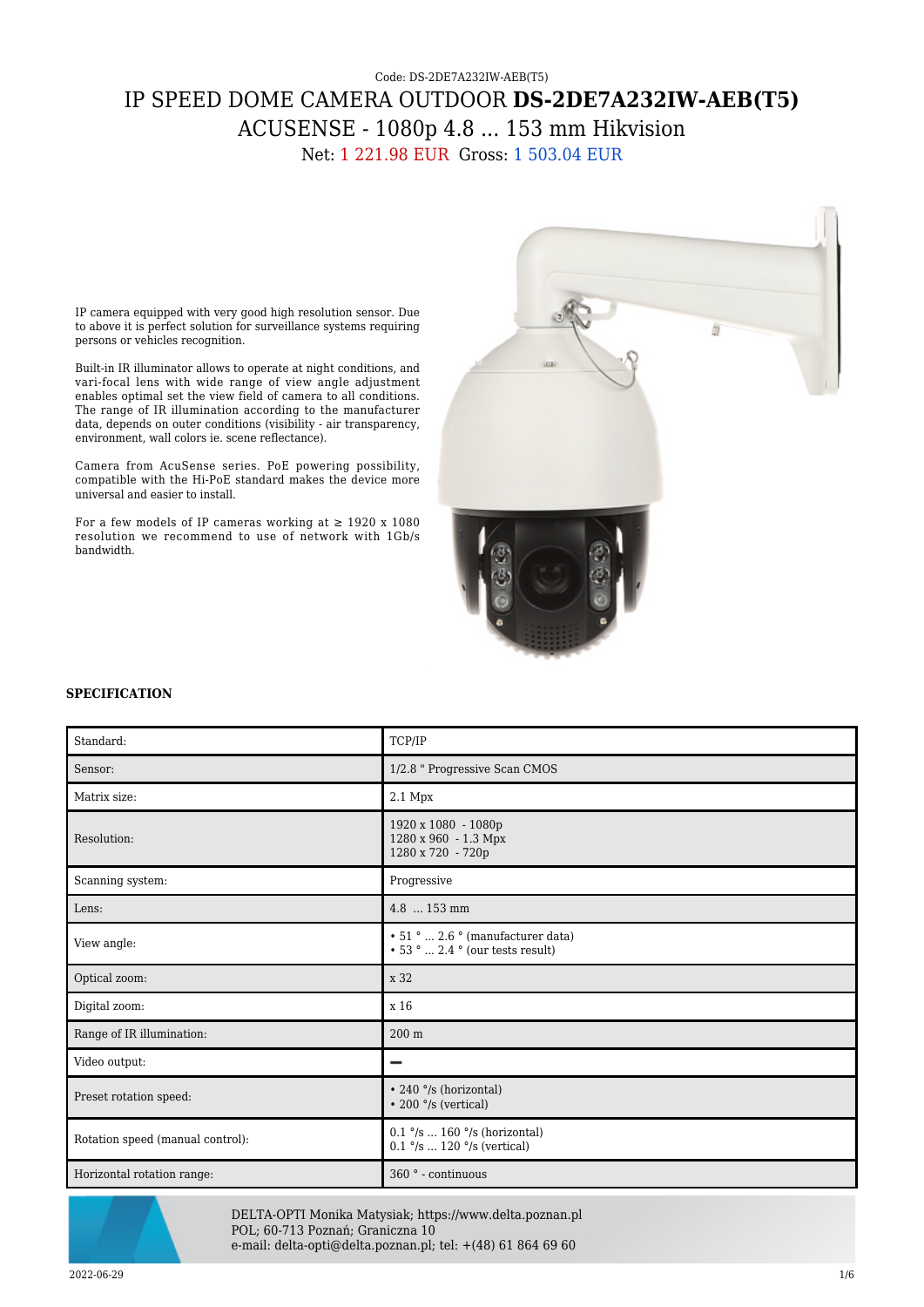| Vertical rotation range:       | $\mathord{\text{-}15}$ $^{\circ}$ $\ldots$ 90 $^{\circ}$                                                                                                                                                   |
|--------------------------------|------------------------------------------------------------------------------------------------------------------------------------------------------------------------------------------------------------|
| RS-485 interface:              |                                                                                                                                                                                                            |
| Number of presets:             | 300                                                                                                                                                                                                        |
| Horizontal scan:               | ✓                                                                                                                                                                                                          |
| Route settings:                | $\overline{4}$                                                                                                                                                                                             |
| Image compression method:      | H.265+/H.265/H.264+/H.264/MJPEG                                                                                                                                                                            |
| Alarm inputs / outputs:        | 2/1                                                                                                                                                                                                        |
| Audio:                         | • External microphone input<br>• Audio output<br>• Audio detection<br>• Speaker built-in - Alarm siren<br>• Bi-directional audio streaming support<br>• Digital Noise Reduction                            |
| Main stream frame rate:        | 25 fps @ 1080p                                                                                                                                                                                             |
| Network interface:             | 10/100 Base-T (RJ-45)                                                                                                                                                                                      |
| Network protocols:             | IPv4/IPv6, HTTP, HTTPS, IEEE 802.1x, QoS, FTP, SMTP, UPnP, SNMP, DNS, DDNS,<br>NTP, RTSP, RTCP, RTP, TCP, UDP, IGMP, ICMP, DHCP, PPPoE, Bonjour                                                            |
| <b>WEB</b> Server:             | Built-in                                                                                                                                                                                                   |
| Max. number of on-line users:  | 20                                                                                                                                                                                                         |
| ONVIF:                         | 19.12                                                                                                                                                                                                      |
| Memory card slot:              | Micro SD memory cards up to 256GB support (possible local recording)                                                                                                                                       |
| Mobile phones support:         | Port no.: 8000 or access by a cloud (P2P)<br>• Android: Free application Hik-Connect<br>• iOS: Free application Hik-Connect                                                                                |
| Default admin user / password: | $admin / -$<br>The administrator password should be set at the first start                                                                                                                                 |
| Default IP address:            | 192.168.1.64                                                                                                                                                                                               |
| Web browser access ports:      | 80                                                                                                                                                                                                         |
| PC client access ports:        | Port no.: 8000 or access by a cloud (P2P) - iVMS-4200 application                                                                                                                                          |
| Mobile client access ports:    | 8000                                                                                                                                                                                                       |
| Port ONVIF:                    | 80                                                                                                                                                                                                         |
| RTSP URL:                      | • Main stream: rtsp://user:password@192.168.1.64:554/Streaming/Channels/101/-<br>with authorization<br>• Sub stream: rtsp://user:password@192.168.1.64:554/Streaming/Channels/102/ -<br>with authorization |

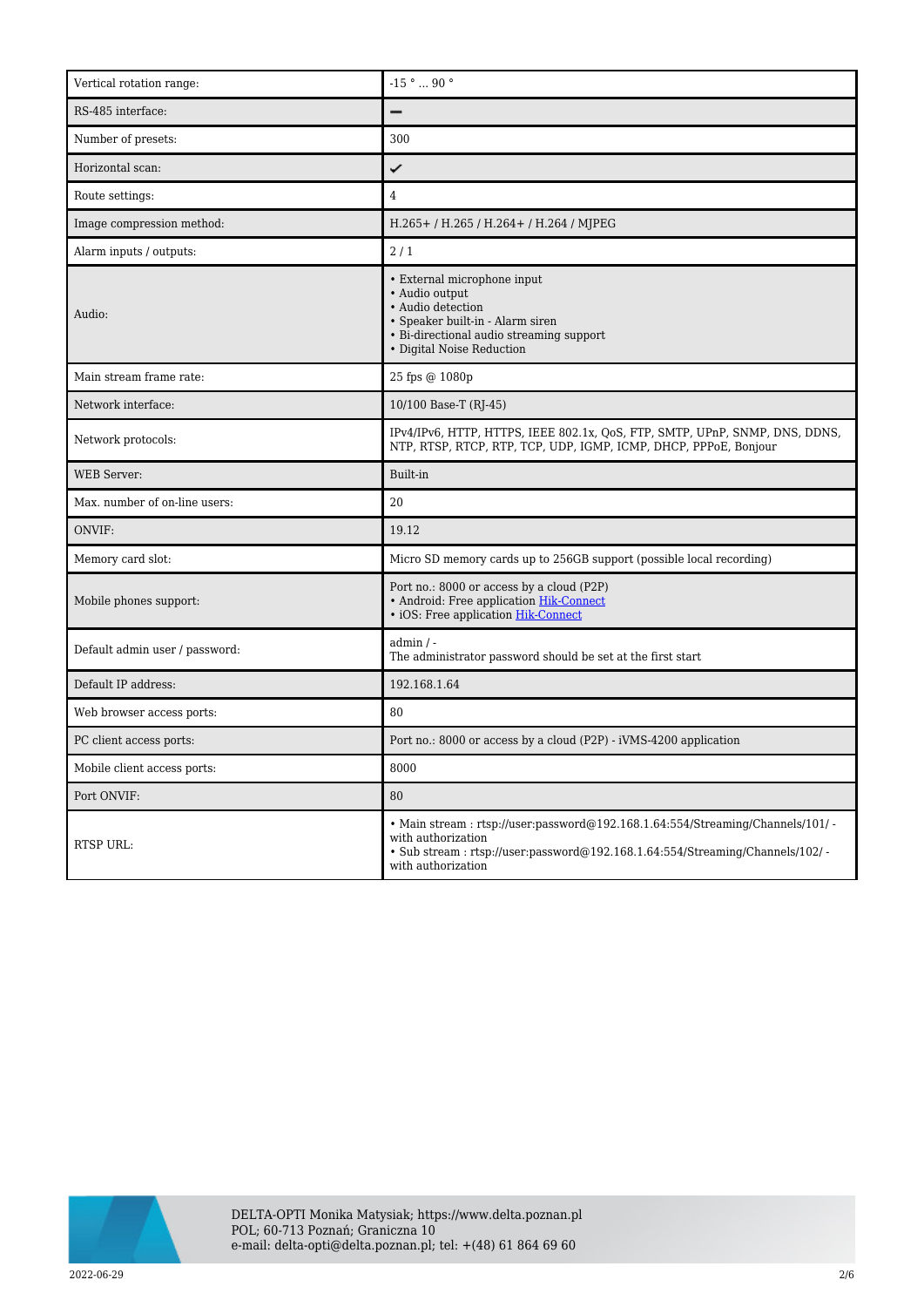| Main features:         | • WDR - 120 dB - Wide Dynamic Range<br>• 3D-DNR - Digital Noise Reduction<br>• EIS - Electronic Image Stabilization<br>• F-DNR (Defog) - Reduction of image noise caused by precipitation<br>• ROI - improve the quality of selected parts of image<br>• BLC/HLC - Back Light / High Light Compensation<br>• ICR - Movable InfraRed filter<br>• Parking action - this function enables to locate the camera to specific position<br>automatically if operator doesn't operate the controller for some time<br>• ANR - Automatic Network Replenishment allows to save image to the card when the<br>network connection with DVR is break (network failure) and next synchronize its<br>• NAS - Network Attached Storage support - allows to connect memory resources<br>directly to the computer network<br>• Privacy zones - max. 24<br>• Motion Detection<br>• Sharpness - sharper image outlines<br>• The camera is equipped with a built-in heater with a thermostat<br>• Intelligent 3D Positioning System<br>• Intelligent Object Tracking<br>• Active deterrence function - Light and sound alarm<br>• Filtering of false alarms based on the recognition of persons and vehicles<br>• Intelligent Image Analysis: crossing the line (tripwire), intrusion, detection of entry<br>into the area / exit from the area, abandoned/missing object, advanced face capture<br>features - detection of up to 5 faces simultaneously |
|------------------------|-------------------------------------------------------------------------------------------------------------------------------------------------------------------------------------------------------------------------------------------------------------------------------------------------------------------------------------------------------------------------------------------------------------------------------------------------------------------------------------------------------------------------------------------------------------------------------------------------------------------------------------------------------------------------------------------------------------------------------------------------------------------------------------------------------------------------------------------------------------------------------------------------------------------------------------------------------------------------------------------------------------------------------------------------------------------------------------------------------------------------------------------------------------------------------------------------------------------------------------------------------------------------------------------------------------------------------------------------------------------------------------------------------------------------------------|
| Power supply:          | · Hi-PoE.<br>• 24 V AC (power adapter included)                                                                                                                                                                                                                                                                                                                                                                                                                                                                                                                                                                                                                                                                                                                                                                                                                                                                                                                                                                                                                                                                                                                                                                                                                                                                                                                                                                                     |
| Power consumption:     | $\leq$ 42 W                                                                                                                                                                                                                                                                                                                                                                                                                                                                                                                                                                                                                                                                                                                                                                                                                                                                                                                                                                                                                                                                                                                                                                                                                                                                                                                                                                                                                         |
| Housing:               | Speed Dome, Metal                                                                                                                                                                                                                                                                                                                                                                                                                                                                                                                                                                                                                                                                                                                                                                                                                                                                                                                                                                                                                                                                                                                                                                                                                                                                                                                                                                                                                   |
| Color:                 | White                                                                                                                                                                                                                                                                                                                                                                                                                                                                                                                                                                                                                                                                                                                                                                                                                                                                                                                                                                                                                                                                                                                                                                                                                                                                                                                                                                                                                               |
| Operation temp:        | $-30 °C$ 65 °C                                                                                                                                                                                                                                                                                                                                                                                                                                                                                                                                                                                                                                                                                                                                                                                                                                                                                                                                                                                                                                                                                                                                                                                                                                                                                                                                                                                                                      |
| "Index of Protection": | <b>IP66</b>                                                                                                                                                                                                                                                                                                                                                                                                                                                                                                                                                                                                                                                                                                                                                                                                                                                                                                                                                                                                                                                                                                                                                                                                                                                                                                                                                                                                                         |
| Weight:                | $6.1 \text{ kg}$                                                                                                                                                                                                                                                                                                                                                                                                                                                                                                                                                                                                                                                                                                                                                                                                                                                                                                                                                                                                                                                                                                                                                                                                                                                                                                                                                                                                                    |
| Dimensions:            | $\cdot$ Ø 220 x 363 mm (without bracket)<br>$\cdot$ Ø 220 x 393 x 453 mm (with bracket)                                                                                                                                                                                                                                                                                                                                                                                                                                                                                                                                                                                                                                                                                                                                                                                                                                                                                                                                                                                                                                                                                                                                                                                                                                                                                                                                             |
| Supported languages:   | Polish, English, Bulgarian, Croatian, Czech, Danish, Estonian, Finnish, French, Greek,<br>Spanish, Dutch, German, Norwegian, Portuguese, Russian, Romanian, Serbian,<br>Slovak, Slovenian, Swedish, Turkish, Hungarian, Vietnamese, Italian                                                                                                                                                                                                                                                                                                                                                                                                                                                                                                                                                                                                                                                                                                                                                                                                                                                                                                                                                                                                                                                                                                                                                                                         |
| Manufacturer / Brand:  | Hikvision                                                                                                                                                                                                                                                                                                                                                                                                                                                                                                                                                                                                                                                                                                                                                                                                                                                                                                                                                                                                                                                                                                                                                                                                                                                                                                                                                                                                                           |
| SAP Code:              | 327000238                                                                                                                                                                                                                                                                                                                                                                                                                                                                                                                                                                                                                                                                                                                                                                                                                                                                                                                                                                                                                                                                                                                                                                                                                                                                                                                                                                                                                           |
| Guarantee:             | 3 years                                                                                                                                                                                                                                                                                                                                                                                                                                                                                                                                                                                                                                                                                                                                                                                                                                                                                                                                                                                                                                                                                                                                                                                                                                                                                                                                                                                                                             |

## **PRESENTATION**

Bottom view:

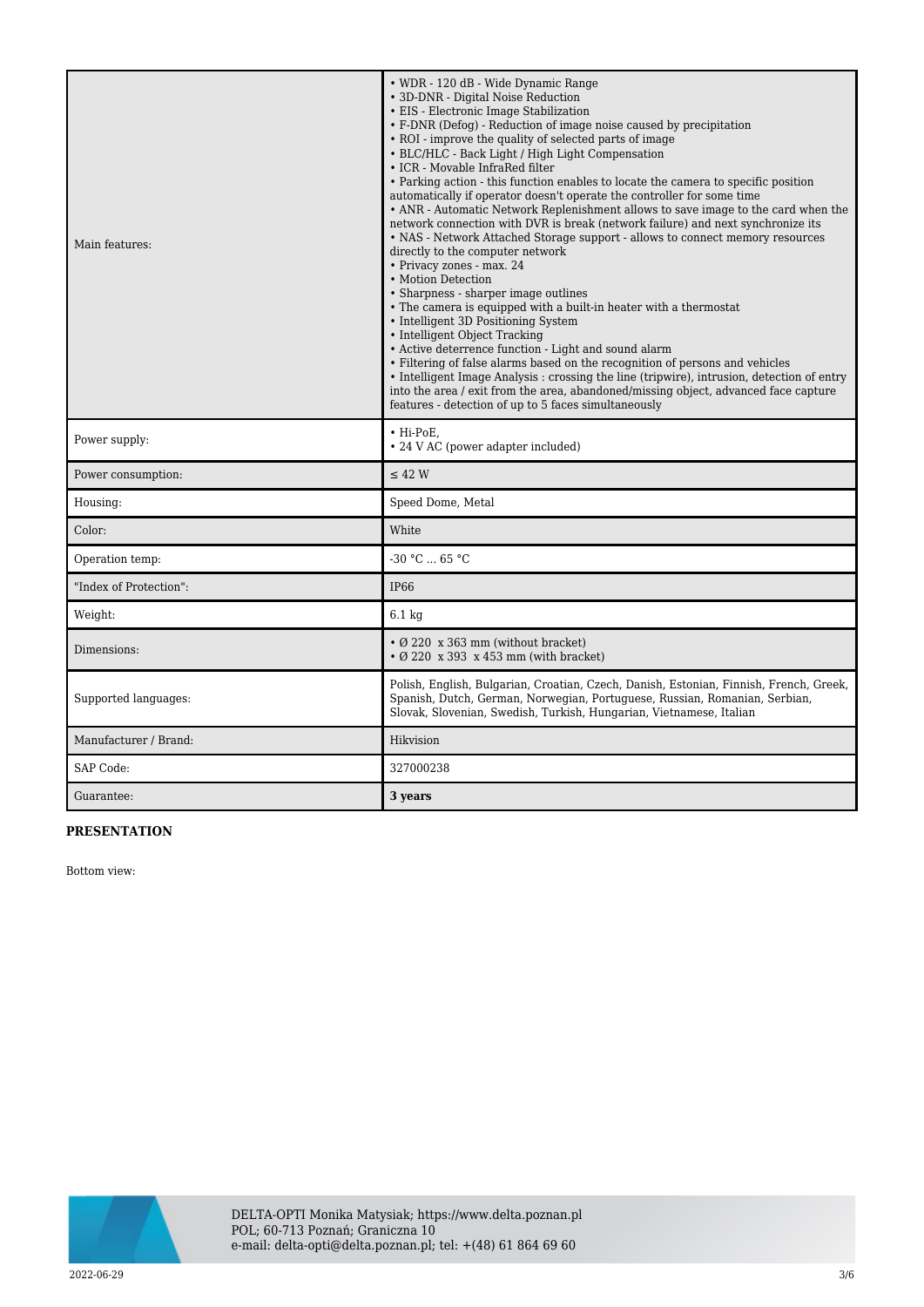

View after remove the cover:



Memory card slot:



Camera connectors:



DELTA-OPTI Monika Matysiak; https://www.delta.poznan.pl POL; 60-713 Poznań; Graniczna 10 e-mail: delta-opti@delta.poznan.pl; tel: +(48) 61 864 69 60

 $2022{\cdot}06{\cdot}29$  and the set of the set of the set of the set of the set of the set of the set of the set of the set of the set of the set of the set of the set of the set of the set of the set of the set of the set of th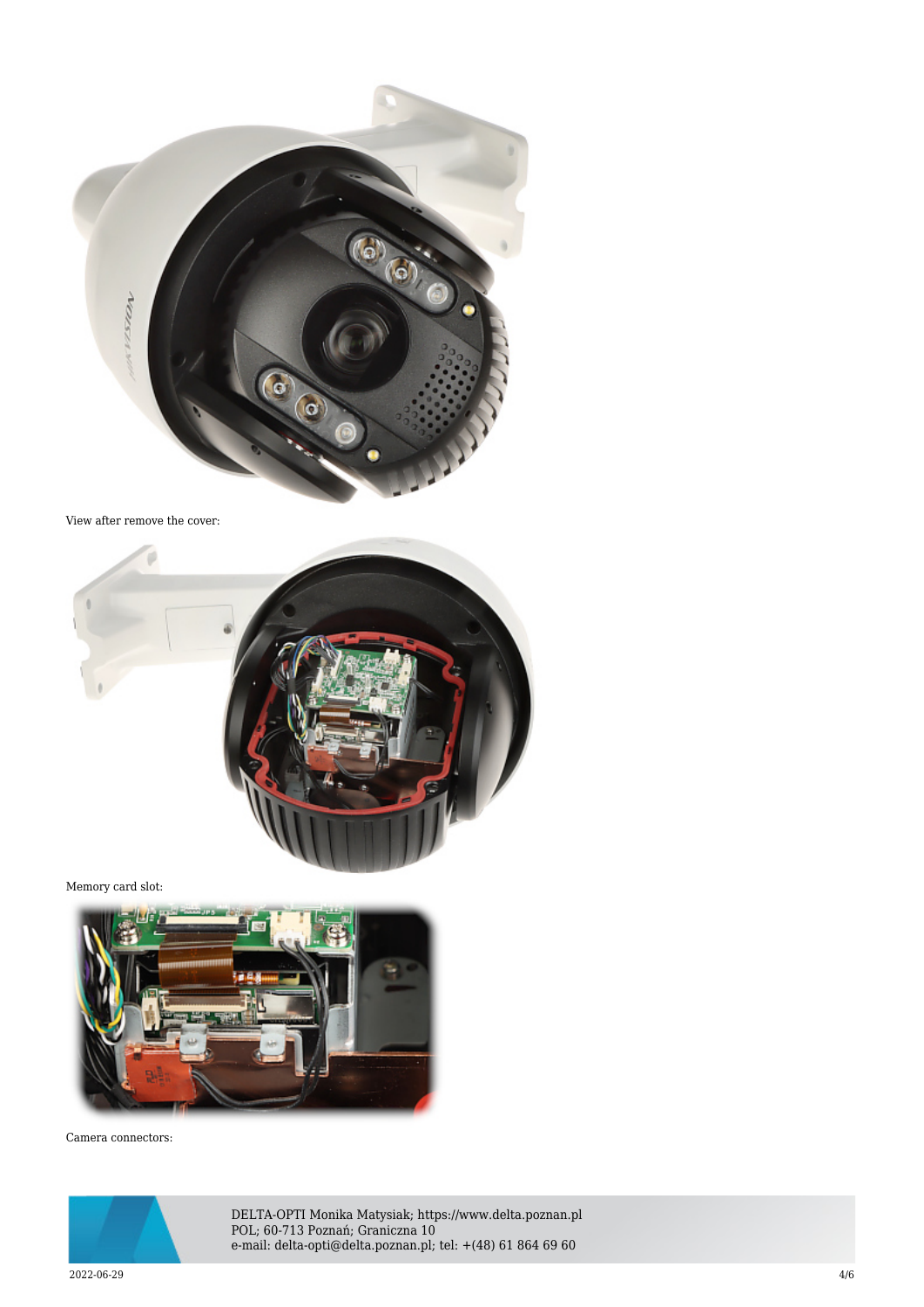



 $2022{\cdot}06{\cdot}29$   $5/6$